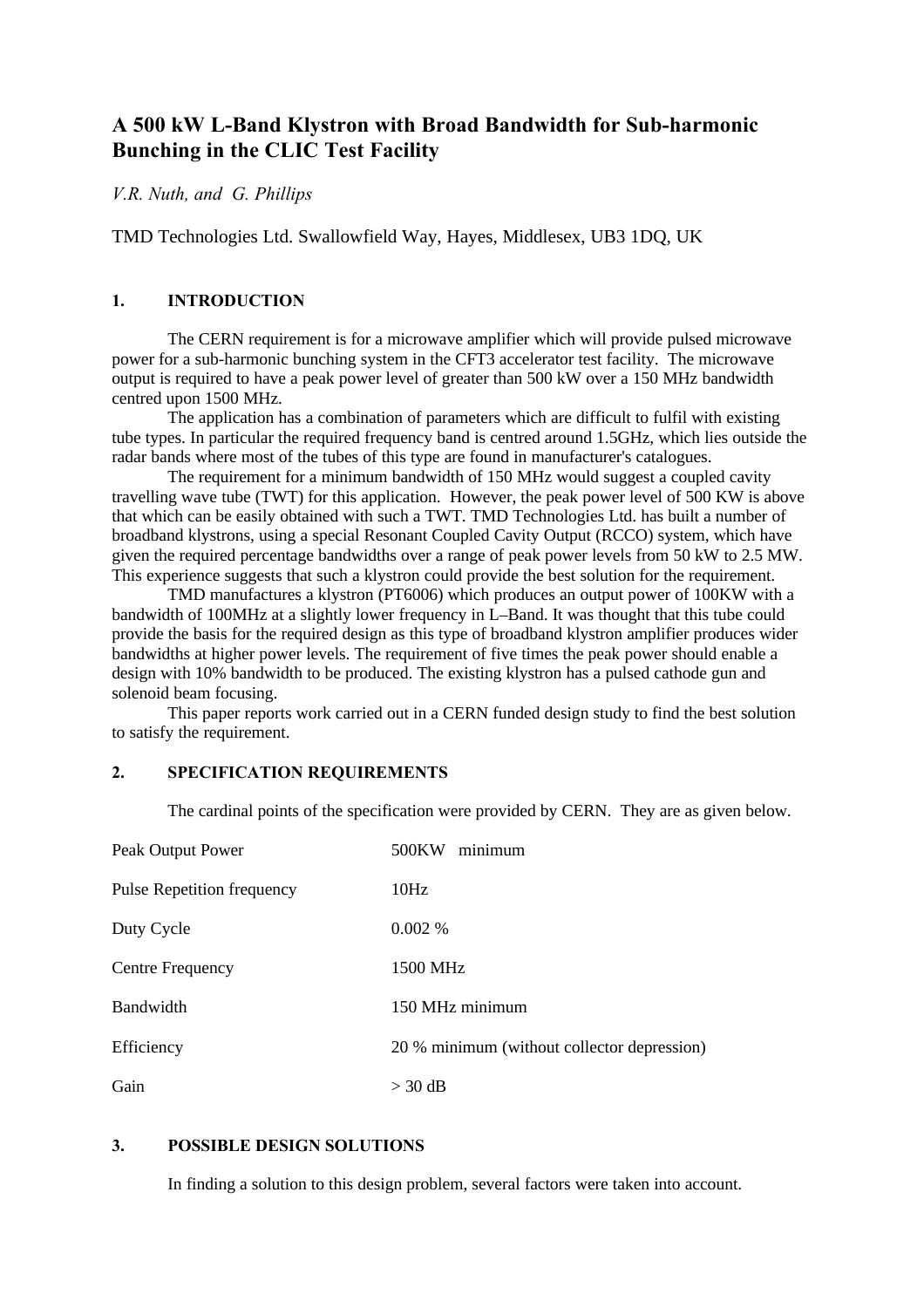- i) The centre frequency lies outside the radar frequency bands so that it is unlikely that a tube exists which has broadband capability and does not require to be scaled in frequency.
- ii) The quantity of tubes needed for the application is very small so that a costly development programme would not be justified.
- iii) It is difficult to obtain a percentage bandwidth of 10% at the required power level of 500 kW.

### **3.1 The Travelling-wave Tube (TWT) Solution**

One possible solution was to use a travelling-wave tube. Tubes exist which operate in L-band and have wide bandwidths at power levels of hundreds of kilowatts. However it was decided against using a TWT for a number of reasons.

- i) There are very few designs which operate in L-band with high peak powers. The state-of-theart appears to be between 200 and 300 kW for TWTs at the lower end of the microwave region.
- ii) The slow-wave structure in a TWT is a complex component which makes the cost and risk of scaling it to a new centre frequency quite high.
- iii) The length of a high power TWT in L-band would be much greater than for the alternative solution which is to use a klystron amplifier.

For these reasons the TWT solution was rejected.

#### **3.2 The Klystron Solution**

The klystron is normally seen as a narrow band amplifier with relatively high efficiency; wide bandwidths are not associated with a tube of this type. However a variant of the standard klystron was developed at TMD's predecessor, EMI Varian Ltd., which had wide bandwidth and high efficiency. This was achieved by developing a resonant coupled cavity output (RCCO) section to increase the bandwidth of the output cavity of the klystron. Because the bandwidth of the buncher section could be increased by stagger tuning [1], the output cavity was seen as the bandwidth-limiting element of the klystron design.

3.2.1 Previous Experience of Broad Band Klystron Design

The development of the RCCO output section, which was carried out in the 1970's, was in response to the need for a broadband, pulsed amplifier giving 1 MW output power in S-band. It was perceived that there was a gap in the output power range of tubes for radars which needed percentage bandwidths in the region of 5% to 10% and peak output powers around 1 MW. The performance envelope for coupled cavity TWTs appears to lie about the 300 KW level. Above 2 MW peak output power level, a number of slow-wave structures such as the Centipede structure, the Clover Leaf structure and the Long Slot structure gave useful broadband devices. A gap existed from 500 kW to 1 MW and the RCCO output was developed to fill this gap.

The S-band klystron, the PT1120, which resulted from the development programme, achieved 7% bandwidth between 1.0 MW and 1.2 MW. This tube used a two cavity extended interaction output section (the RCCO). Both modes of resonance of the output were used in an overlapping mode configuration to achieve the bandwidth [2]. This bandwidth was later extended to 10% by increasing the interaction impedance or R/Q of the output section. The efficiency achieved was 35 % at the 1 dB bandedges.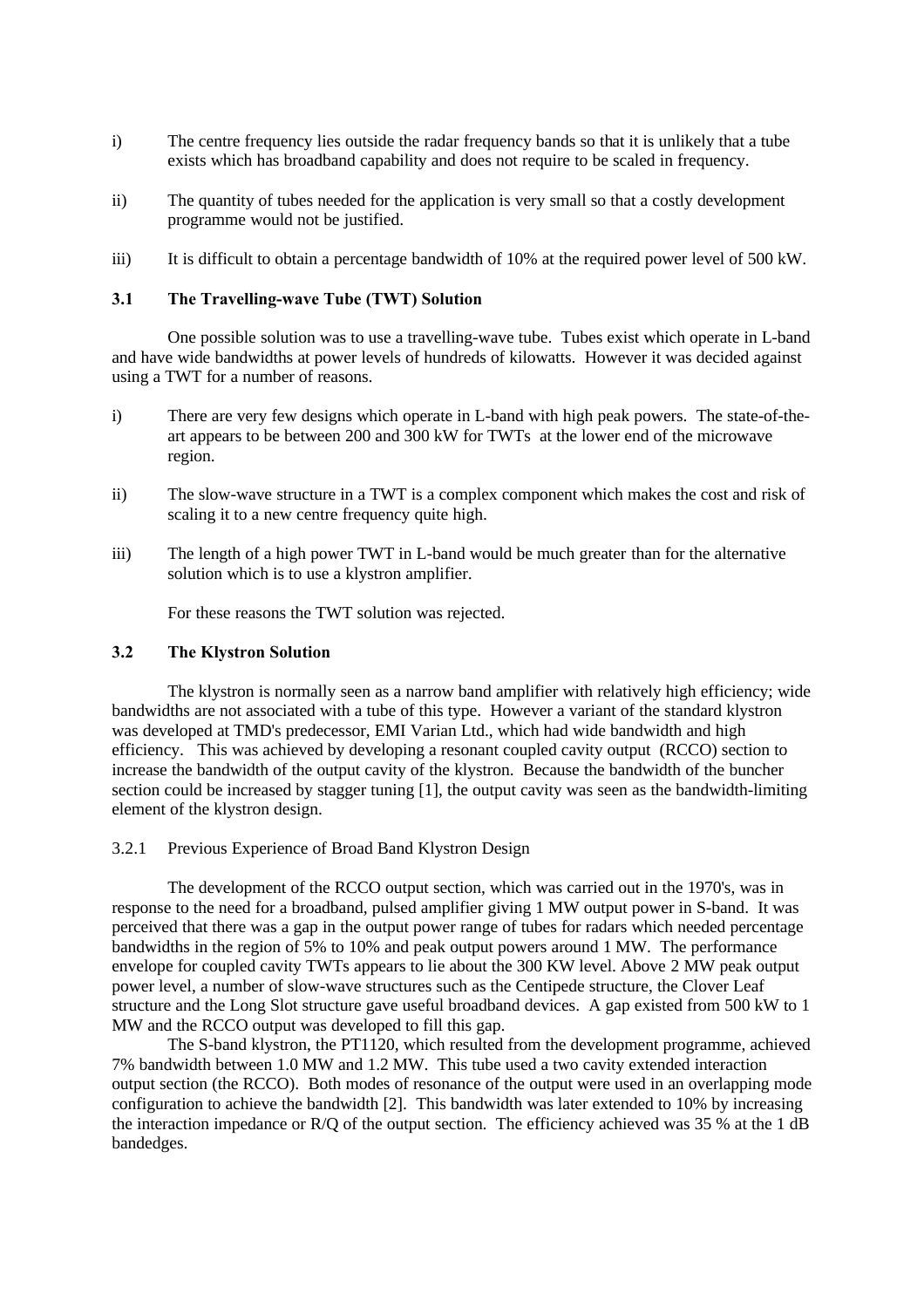The technique was then used to design a klystron in L-band with 100 kW of peak output power and a bandwidth of 7% centred at 1.3 GHz. This tube the PT6006 is the basis for the design of the tube for CERN.

In passing, it is interesting to note that the RCCO output has also been used for other applications. There are three main uses for this technology:-

- i) To achieve wide bandwidth with relatively high efficiency as described above. This can be best achieved by using both modes of resonance in an overlapping configuration.
- ii) To reduce the output gap voltage in klystrons where extremely high powers are required, especially at high frequency. Several coupled output cavities are used in one mode and the RF energy is extracted from the beam progressively as the beam passes through the output [3]
- iii) To achieve high efficiency with a narrower bandwidth. The effect of the extended interaction used in single mode is to increase the R/Q factor of the cavity enabling higher electronic efficiency. This mode of operation was the one which originally stimulated the development of the extended interaction output cavity [4]

At TMD tubes have been built using the overlapping mode technology over a range of frequencies and power levels including an X-band tube with 50 kW of peak output power and 5% bandwidth. All the devices have been stable in operation under a wide range of EHT voltages and beam currents. The tubes have also been operated into a range of output matching conditions, normally considered to be fault conditions in radar equipment without showing any instability. Provided that the pitch, or distance between the coupled cavity output gaps, is chosen correctly it has been found that the circuit is extremely stable.

Now that the bandwidth of the output cavity has been increased, it is found that the limitation in achieving a flat, broad bandwidth with a klystron is the design of the buncher which provides RF current on the beam to drive the output section. Due to the existence of zeros of the transfer characteristic of the buncher section, which can occur within the band of the stagger-tuned buncher, it is difficult to design a buncher which can drive the output bandwidth which is potentially available.

### 3.2.2 Relationship Between Bandwidth, Efficiency and Power Level

Modelling has established the relationship between the peak power level at which the RCCO operates and the efficiency obtained for different bandwidths.

In general the bandwidth available at a fixed efficiency level increases as the output power level is increased for a fixed perveance level; this is because of the decrease in beam impedance as the beam power is increased under these conditions. However it is possible to operate the output cavity to give wider bandwidths by sacrificing efficiency. The RCCO is coupled more heavily to the output system and the coupling between the cavities increased to give a flat bandpass. Figure 1 shows the results of modelling carried out as part of a study on the bandwidth of overlapping mode RCCOs.

The curves show the efficiency achievable from the RCCO at various combinations of bandwidth and peak output power. These curves are calculated for beams of 2.0 microperveance. The bandwidth shown is the 1 dB bandwidth.

The use of the curves suggests that an electronic efficiency of 29% can be achieved for the conditions of the CERN specification.

# 3.2.3 Feasibility of a Klystron Solution

From the considerations given above it was decided that the klystron solution would be the optimum one in this case. The major points in its favour are as follows:-

i) A klystron with the necessary extended interaction output section exists in L-band with a centre frequency (1.3 GHz) close to the required one (1.5 GHz).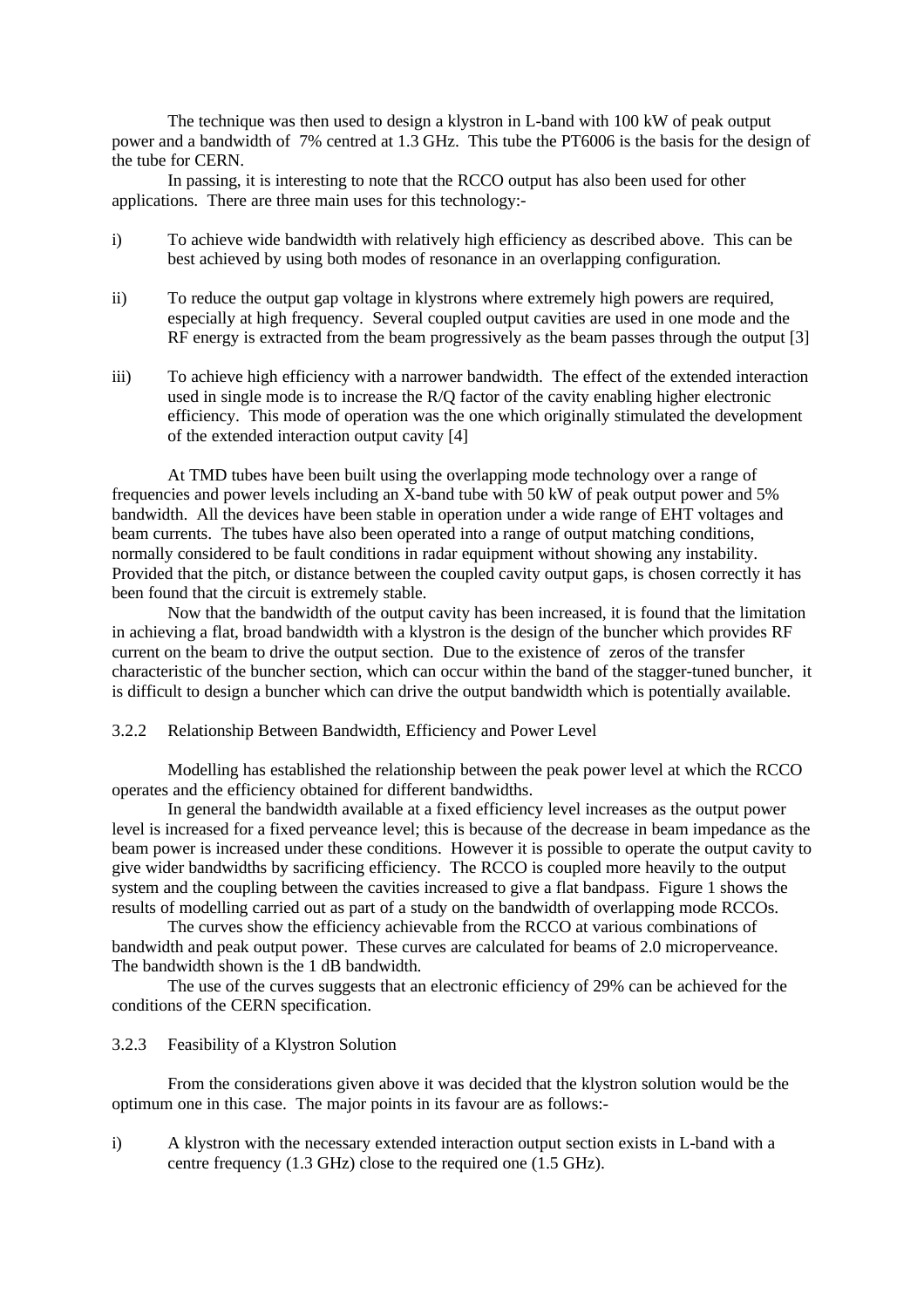- ii) The scaling laws show that the 10% bandwidth of the CERN requirement can be achieved, as the bandwidth capability is increased with increasing output power level.
- iii) The cost of scaling the klystron frequency band is small, which is an important consideration when so few tubes will be built.
- iv) The klystron is quite a short device and has a relatively high electronic efficiency without needing a complex depressed collector.

For these reasons the decision was made to use the PT6006 as the basis of the design.



Figure 1 Efficiency achievable with variations of peak output power and bandwidth

### **4. DESIGN AND PREDICTED PERFORMANCE**

### **4.1 The Existing Klystron**

The existing klystron, the PT6006 has a two cavity overlapping mode RCCO and an eight cavity buncher. The tube in its solenoid is shown in Figure 2.

A typical output bandpass is shown in Figure 3; this performance is achieved with an EHT voltage of 33 kV and a peak beam current of 12.6 A. The performance of the original design has been reported in the literature [5].

The output power is delivered through a standard 3.125 inch coaxial connector via a coaxial window. The tube is designed to operate at a duty cycle of 5%, considerably higher than required by the CERN specification.

The beam is produced by a standard Pierce gun; modulation is by the use of a pulsed EHT supply.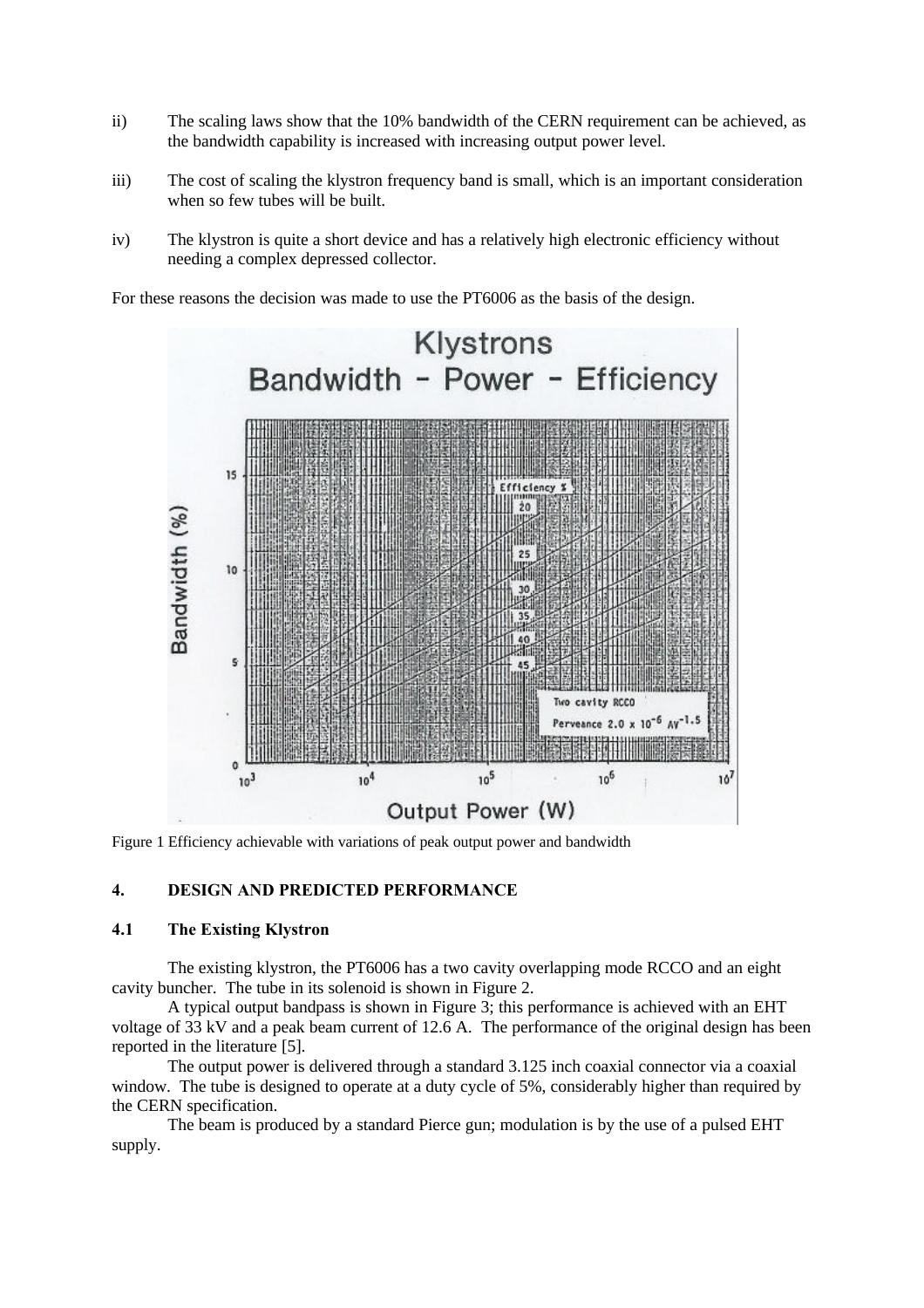

Figure 2 Dimensions of existing PT6006 klystron



Figure 3 Typical bandpass of existing PT6006 klystron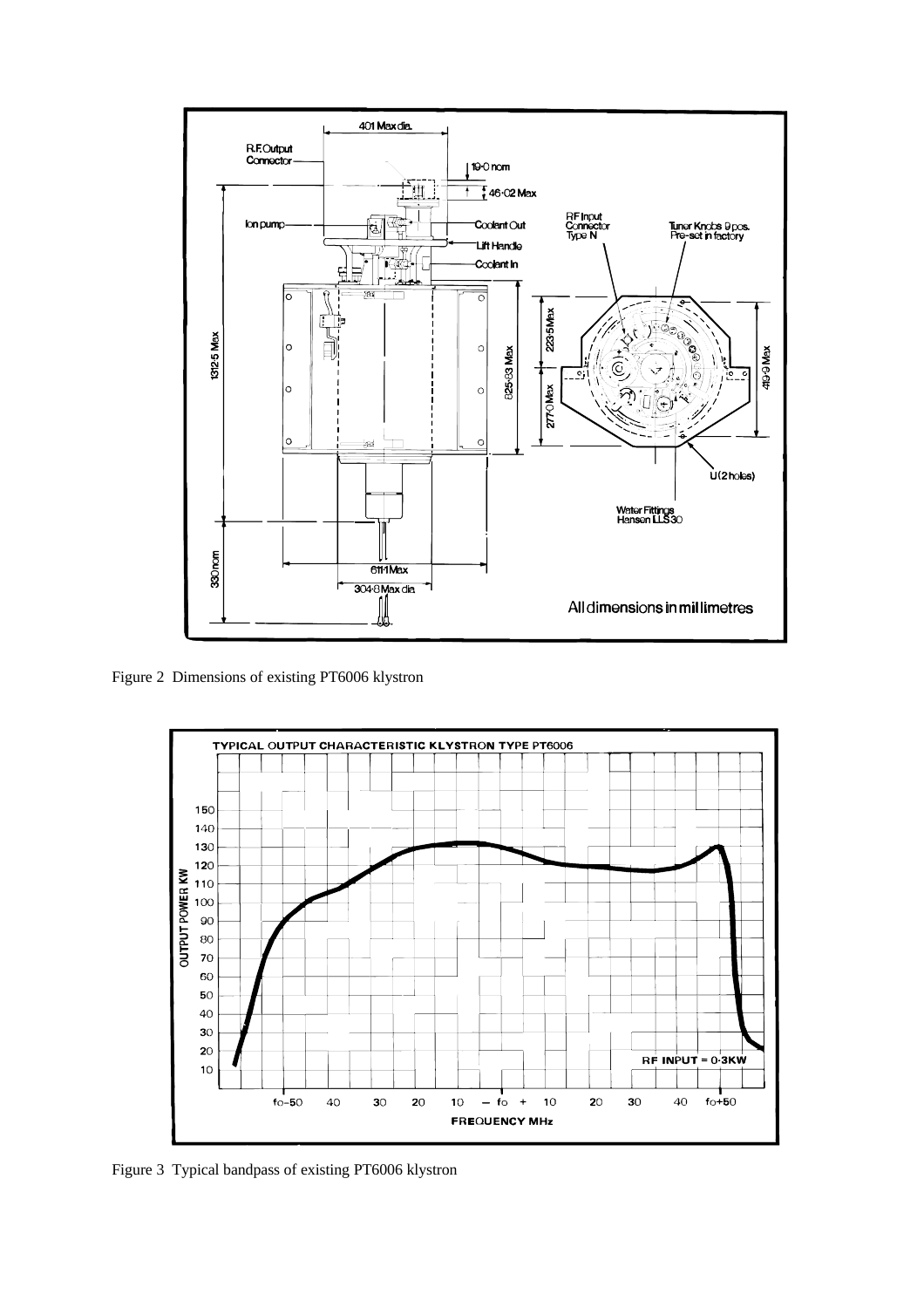#### **4.2 RF Design**

Experience shows that a beam perveance in the order of 2.0 uP is required for optimum bandwidth and efficiency. Preliminary calculations were carried out to establish the main operating parameters. The initial small signal modelling established the following parameters as the basis of the design.

| <b>EHT</b> Voltage             | 69 KV             |
|--------------------------------|-------------------|
| Peak beam current              | 36.6 A            |
| Beam diameter                  | $17.5 \text{ mm}$ |
| <b>Focusing Magnetic Field</b> | 0.07T             |

The PT6006 has a minimum efficiency of 25% and, as described above, this type of tube has greater efficiency at higher power levels. Against this is the larger percentage bandwidth of 10%. The performance of the output cavity is not the only factor effecting the overall performance of the klystron. The design of the buncher must also be taken into account and it was found that it was necessary to use a higher operating EHT to obtain a flat bandpass with the required gain. It is expected that the tube will give in excess of the required 500 kW under these conditions.

The RF design breaks down into the design of the RCCO and the design of the buncher cavities.

# 4.2.1 Output Cavity (RCCO) Design

The design was carried out by constructing a lumped circuit model of the output cavity so that the required interaction impedance across the specified frequency band could be found. The values of the lumped components are calculated from the individual cavity frequencies, the degree of coupling between the cavities and the R/Q of the cavities.

The R/Q is a figure of merit which measures the interaction impedance of a cavity; the higher the value the better the gain/bandwidth product. To optimise this, the individual cavity geometries were modelled using Superfish, a finite element electromagnetic program. The geometry of the output section is also determined by the cavity gap spacing (pitch), the external loading and the thermal design required to handle a specified beam interception without damage. Considering the conflicting requirements, the maximum values of R/Q's obtained for the individual output cavities were about 130 Ohms and 120 Ohms respectively.

### 4.2.1 Buncher Design

The eight cavity buncher section of the PT6006 was scaled using the TMD small signal gain program. The cavity frequencies, the drift lengths between cavities and the cavity loading were adjusted to obtain the required performance with the estimated beam parameters.

Cavity dimensions and R/Q's were modelled using the Superfish finite element program. A typical plot showing a half section cavity is shown below in Figure 4.

It is particularly important to ensure that the zeros of the buncher transfer characteristic are kept out of the operating band. This was achieved by adjusting the inter-cavity spacings and cavity loading. The small signal program located the poles and zeros of the characteristic to ensure that the correct result was obtained.

## 4.3.2 Overall Tube Performance

The resulting 8 cavity buncher plus RCCO output section gave the small signal results shown below in Figure 6. This shows a small signal gain in the order of 45/50dB indicating a large signal gain of about 40dB over most of the 150MHz, falling off at the bottom end. The buncher section will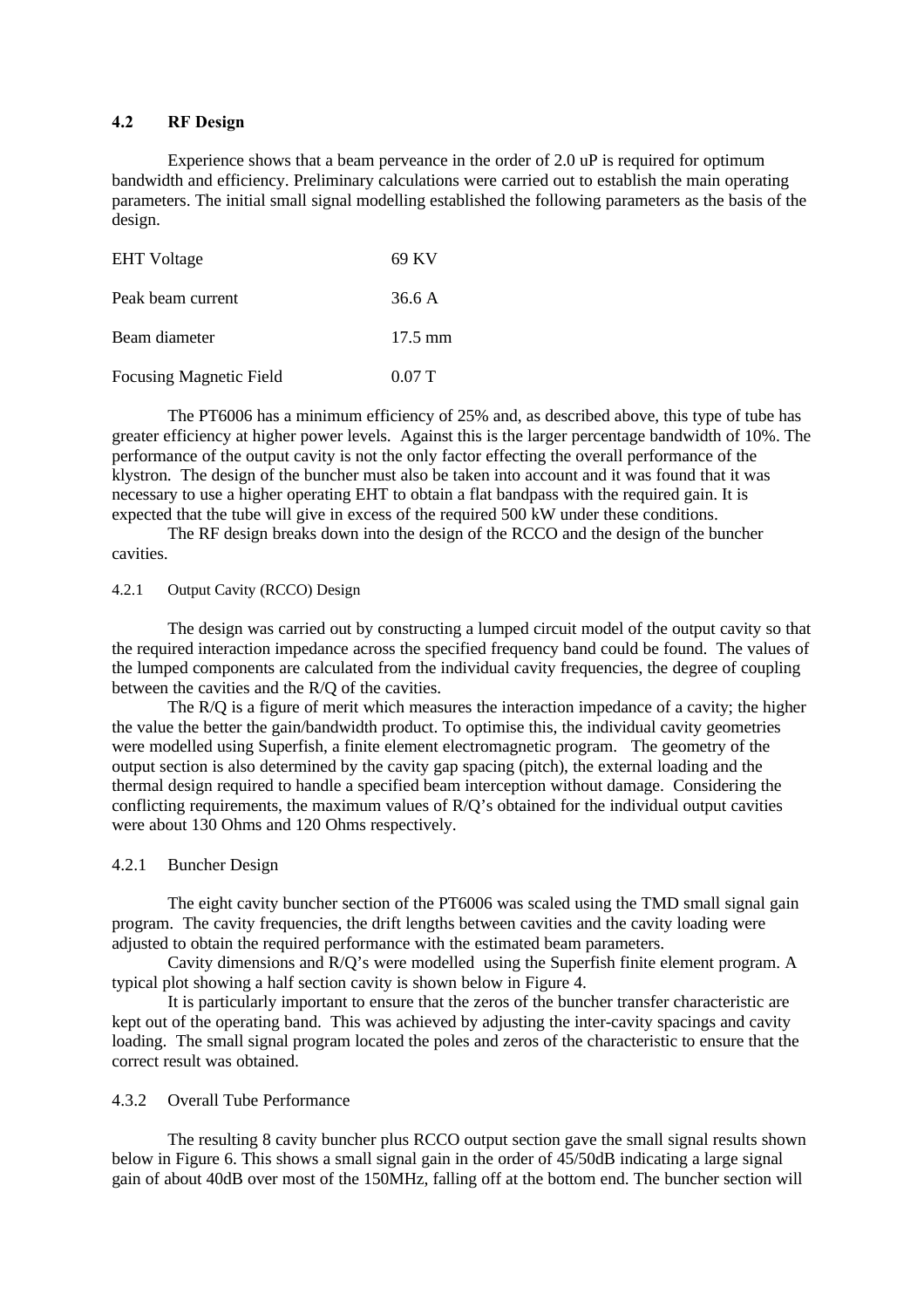be about 25% longer than the PT6006 because of the higher beam voltage. The gain was chosen to be within the range of a solid state driver amplifier.



Figure 4 Superfish model of RF cavity showing electric fields

#### **4.3 Predicted RF Performance**

### 4.3.1 Performance of Output Cavity (RCCO)

Using both the simple lumped circuit model and the TMD small signal computer program, the design of the output cavity was scaled to the higher frequency with an increase in bandwidth. The response of the RCCO at different beam voltages are shown in Figure 5. These plots assume that the RF drive current from the buncher is constant across the band.



Figure 5 Variations of output power from RCCO with change of beam power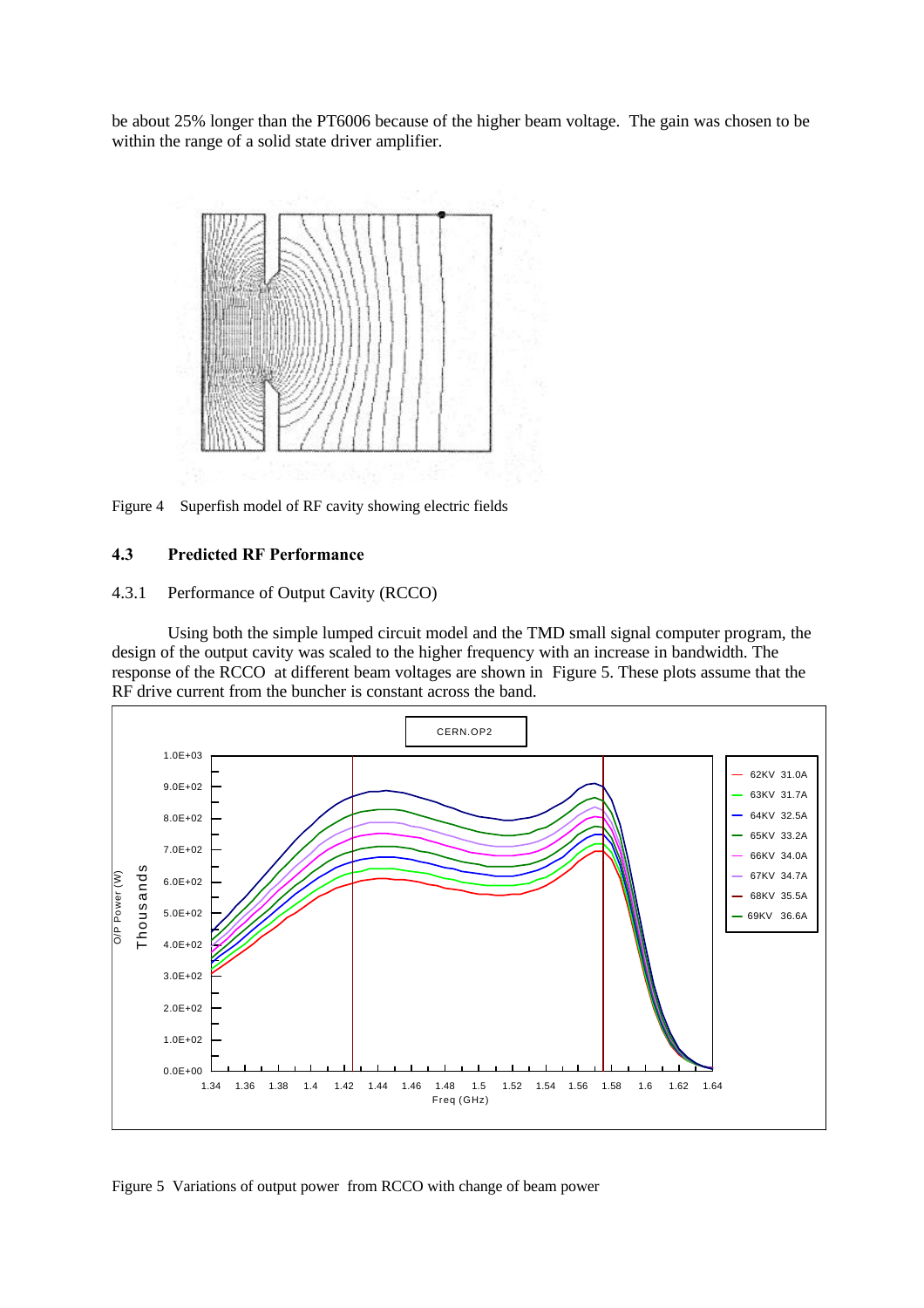

Figure 6 Small signal gain of complete klystron

The phase of the signal through the tube is shown plotted in Figure 7. In reality the signal phase is continuous.



Figure 7 Phase variation of signal with change of frequency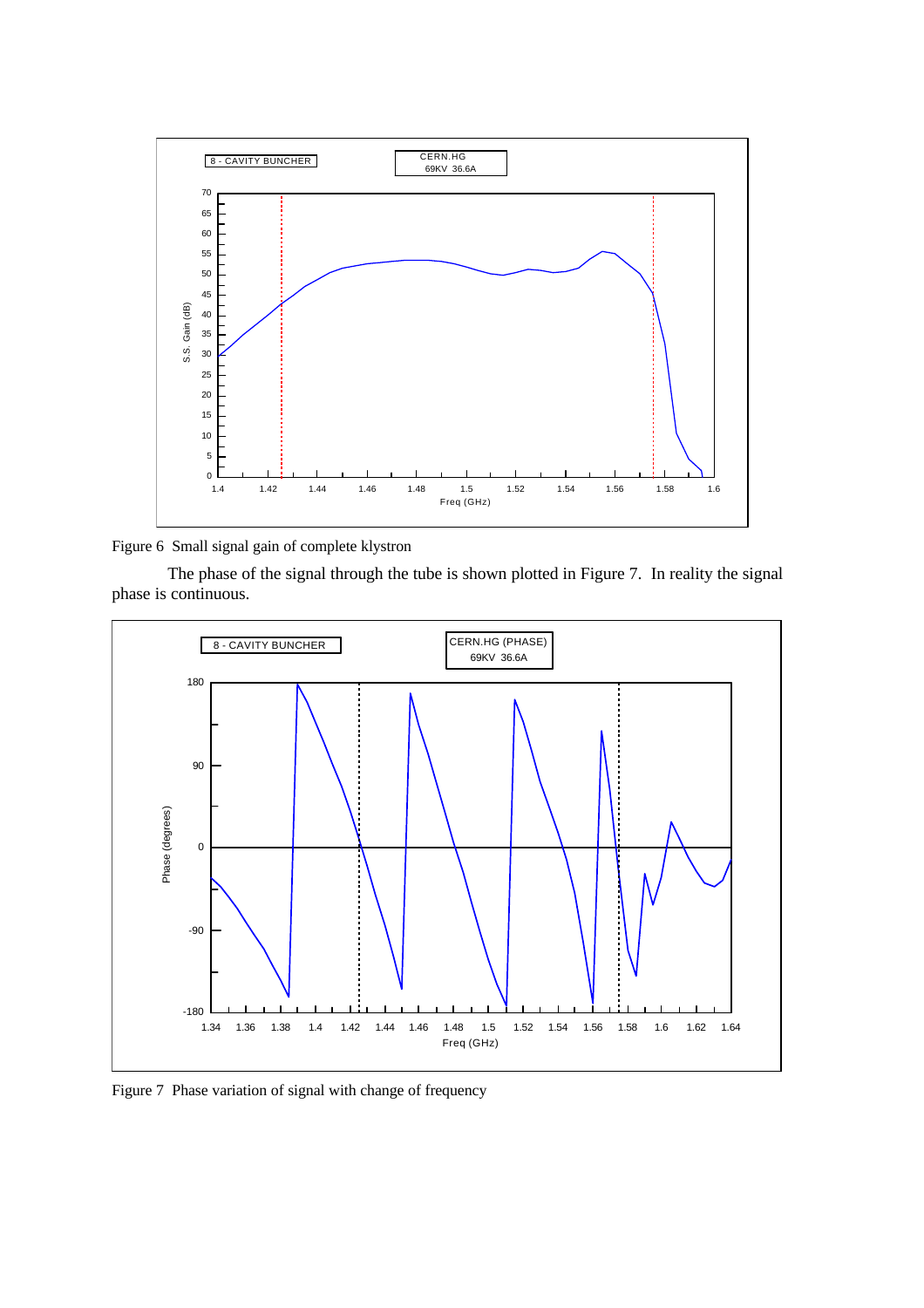#### **4.4 Design of Other Klystron Components**

With the exception of the RF window most of the components of the tube are simply scaled versions of those used on the PT6006 or similar tubes. The components are covered briefly below.

#### 4.4.1 RF Window Design

The existing PT6006 klystron has a 3.125 inch broadband coaxial window which has a peak power capacity higher than that required. This window is connected to a coaxial output line via a standard RF connection designated as ANDREWS type 18200.

Small changes to the window dimensions will be required to ensure minimum VSWR at the higher CERN centre frequency. The window may also require pressurised air or some specialised gas like SF6 to avoid voltage breakdown on the non-vacuum side. On the vacuum side, the widow should adequately hold off the RF voltage even with a total short circuit on the output.The existing coaxial window connects via a pressurisable waveguide transition into waveguide WR860.

#### 4.4.2 Electron Gun

The existing klystron uses a pulsed cathode gun. It was necessary to redesign the gun to provide the correct beam diameter and cathode current needed by the new tube design. It was considered advantageous to produce a gridded gun design for this application. The RF pulse produced by the gridded gun is much flatter and well controlled. The pulse length can also be adjusted with ease, which is not the case with pulsed cathode guns driven by line modulators.

Because of the low duty cycle, an intercepting grid was chosen. This will handle the heat produced by the interception current and is simpler and cheaper to manufacture.

It will be possible to run the gridded gun using a line modulator, if this is required, by tapping-off the grid voltage from the EHT voltage using a resistor chain.

From the parameters EHT voltage, cathode diameter, throw and the beam diameter, the electron-optical design of the gun was carried out. This was broken down into three stages, the electrostatic design, the magnetic design and then a check on the design was carried out using three dimensional finite element software.

The first two stages were carried out using TMD's in-house electron optics program. This is a finite difference code which is  $2\frac{1}{2}$  D (two dimensional with cylindrical symmetry). The results were checked using a 3D finite element code from Vector Fields. Figure 8 shows the resulting beam with magnetic field.

### 4.4.3 Collector

Because of the low duty cycle involved, the design of the collector is not critical. A proven design from another tube has been chosen and calculations carried out to check its suitability.

The collector has lead shielding which can provide X-ray protection against emissions from electrons with energies up to 80 keV.

An insulating ceramic, used to enable the monitoring of collector and body current separately, has been designed. This collector has the capability of being depressed to improve overall electrical efficiency. Up to 20 kV of depression can be applied.

#### 4.4.4 Solenoid Design

The beam diameter, voltage and current define the required magnetic flux needed to focus the beam. The minimum magnetic flux to produce a smooth beam, the Brillouin field, is calculated to be 0.0713 T. In order to focus the beam when it is bunched by the klystron interaction, it is customary to work at a higher level of flux. In this case twice the Brillouin level has been chosen based upon experience with the PT6006 tube.

The cavity structure determines the length of the solenoid; in this case the 8-cavity buncher and output cavity have an overall length of 0.987 m. The cavity outer diameter, cavity tuner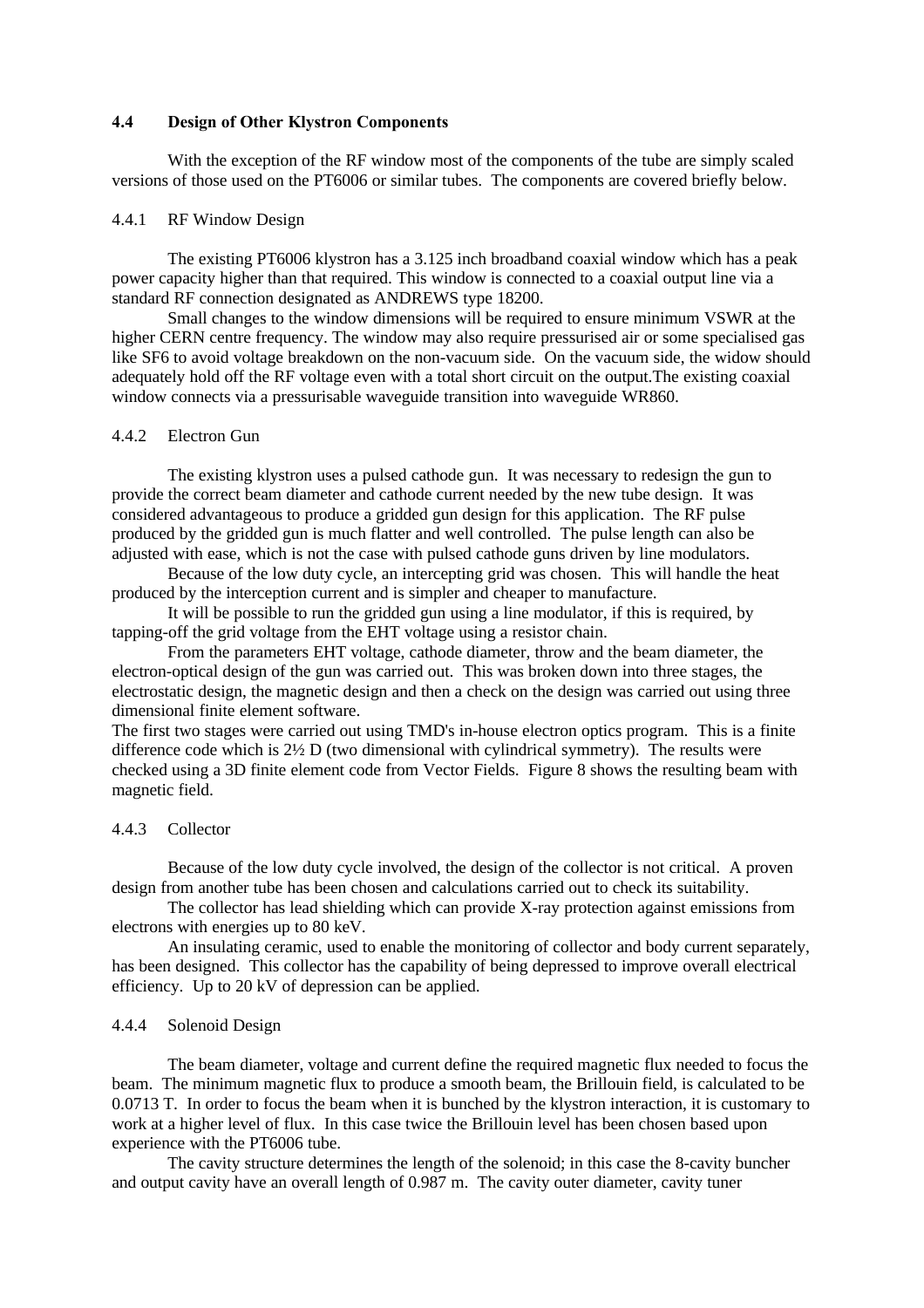dimensions and the output window determine the internal diameter of the solenoid which in this case is 280 mm.

The overall weight of the solenoid is 287 kg. The calculated operating voltage is approximately 100 V and the current will be 18A.



Figure 8 Electron trajectories in gridded gun with magnetic focusing field

### 4.4.5 General Mechanical Design

The mechanical design of the tube follows the construction of the PT6006. The cavity stack is made of welded stainless steel.

The cooling is provided by water jackets which cool the drift tubes directly. The drift tubes are copper, which is used because of its high thermal and electrical conductivity.

A cut-away drawing of the tube with overall dimensions is shown in Figure 9.

# **5. CONCLUSIONS**

The main conclusions of this feasibility study were:-

- i) The calculations show that the PT6006 klystron can be scaled to give the required output power over the correct bandwidth at the higher frequency required.
- ii) The same number of buncher cavities will be needed as in the standard design but a longer body stack will be required because of the higher power operation. The latter means operating at a higher EHT voltage which increases the interaction length.
- iii) The existing coaxial RF window used on the PT6006 will be adequate for use in the new design although it may need pressurised air or insulating gas to ensure arc-free operation.